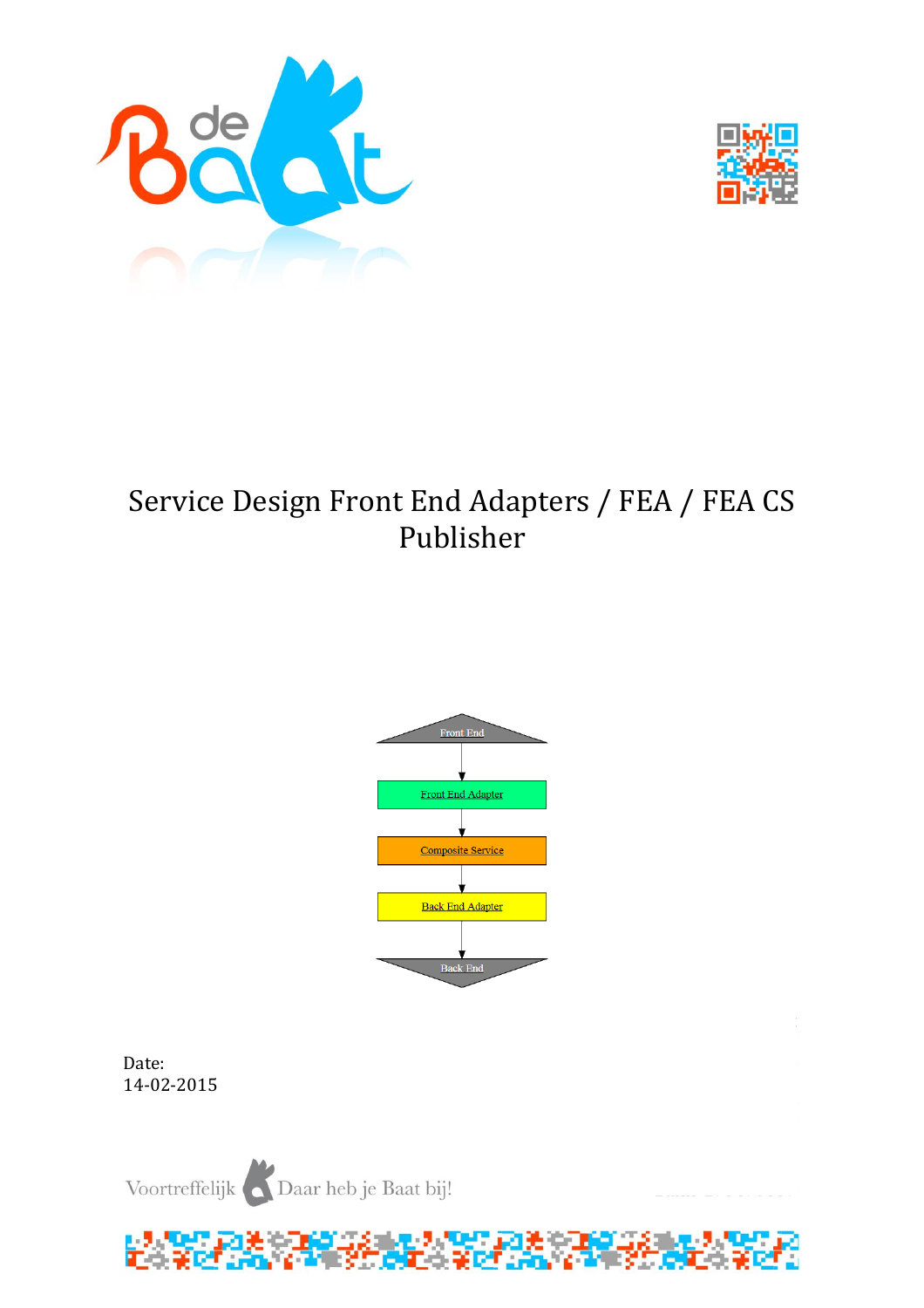



# **Document Version history**

| <b>Version Date</b> |            | <b>Author</b> | <b>Remarks</b> |
|---------------------|------------|---------------|----------------|
| V <sub>0.1</sub>    | 14-02-2015 | SoaVis        | First Draft    |
|                     |            |               |                |
|                     |            |               |                |
|                     |            |               |                |
|                     |            |               |                |

### **Related Documents**

| <b>Reference</b> | <b>Document</b>            |
|------------------|----------------------------|
| [CD]             | SVT_SD_FA_FEA_CS_Publisher |
| [ICD]            | SVT_ICD_FEA_Sample         |
|                  |                            |
|                  |                            |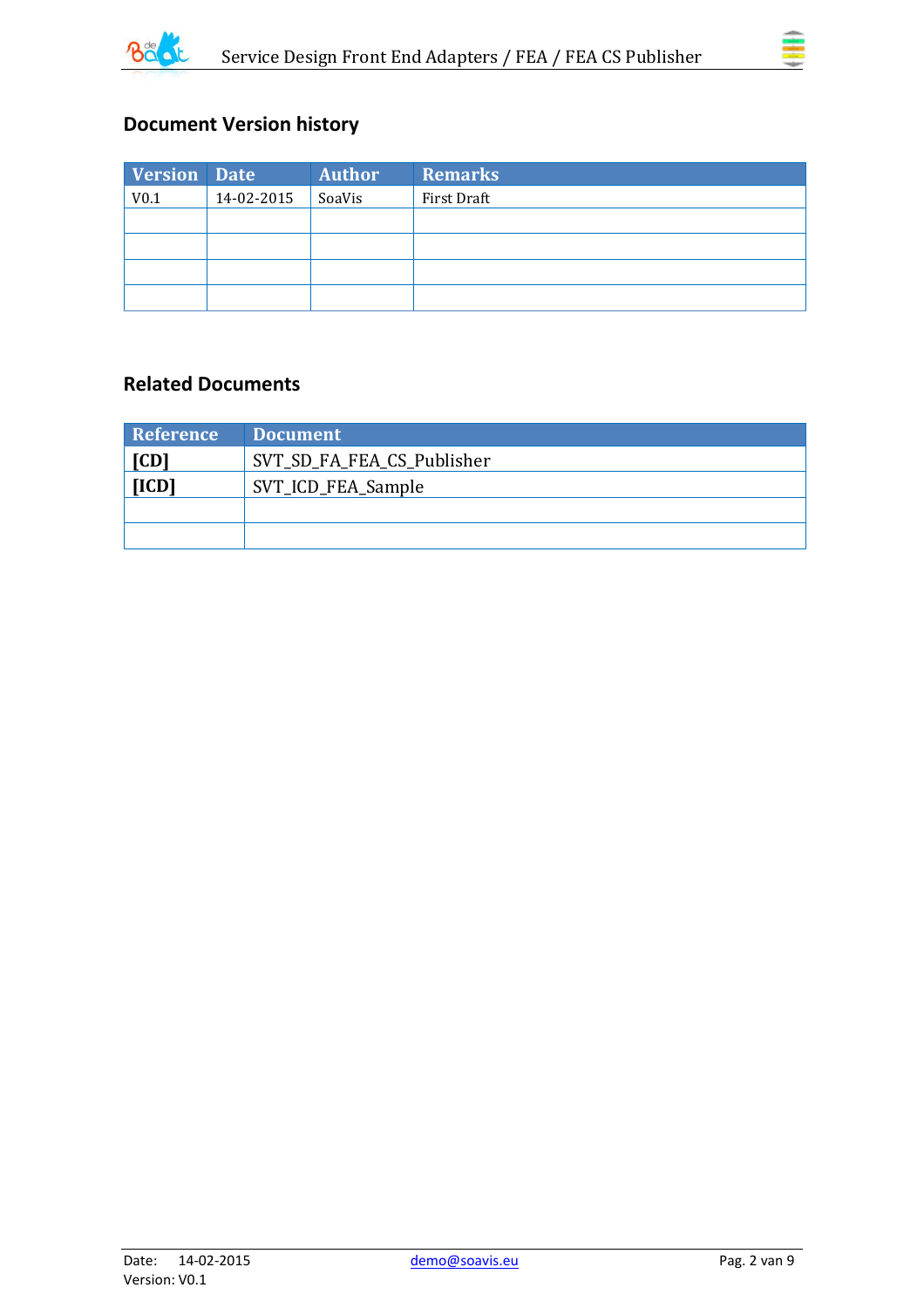

# **Table of contents**

| $\mathbf{1}$                   |  |
|--------------------------------|--|
| $\overline{2}$                 |  |
| 2.1                            |  |
| 2.2                            |  |
| 2.3                            |  |
| 2.4                            |  |
| 3                              |  |
| 3.1<br>3.1.1<br>3.1.2<br>3.1.3 |  |
| $\overline{4}$                 |  |
| 4.1                            |  |
| 4.2<br>4.2.1                   |  |
| 4.3<br>4.3.1                   |  |
| 4.4<br>4.4.1                   |  |
| 4.5                            |  |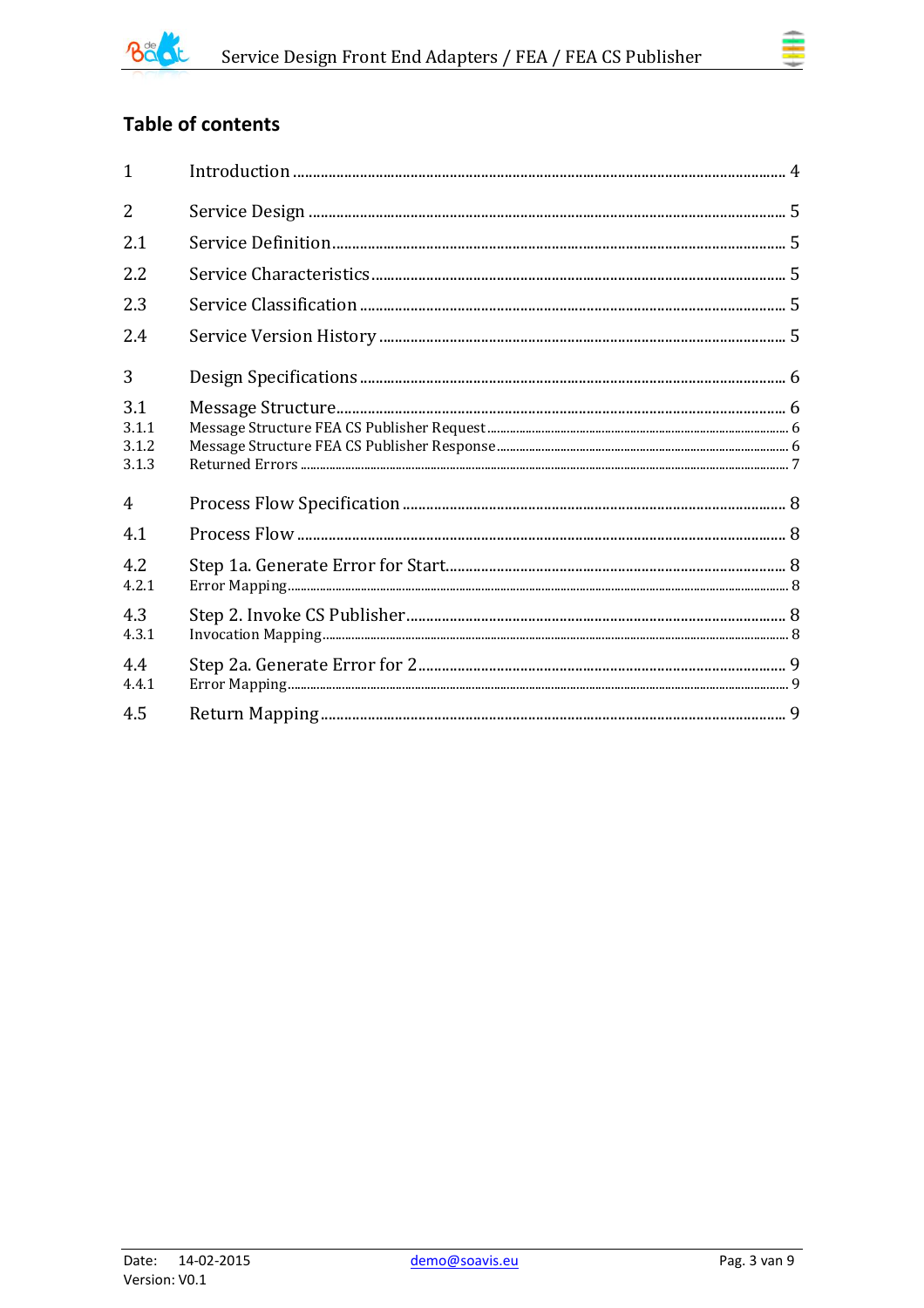

# <span id="page-3-0"></span>**1 Introduction**

This document specifies the design for the FEA CS Publisher service in the FEA component.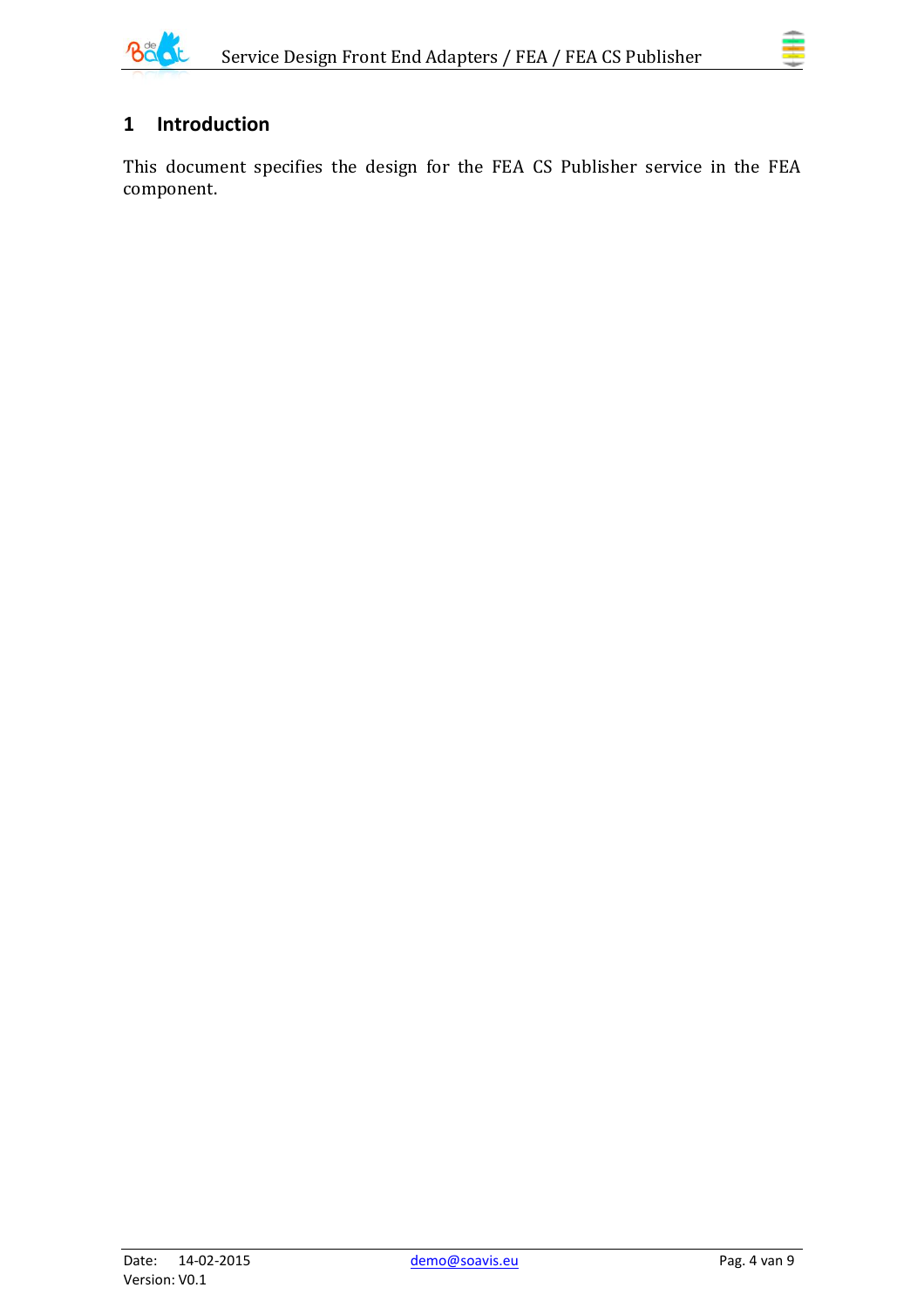

# <span id="page-4-1"></span><span id="page-4-0"></span>**2.1 Service Definition**

This is the description of the functionality of a simple service.

It should also contain a brief description of the steps executed in this service. For this simple service, it only invokes the composite service CS Publisher.

#### <span id="page-4-2"></span>**2.2 Service Characteristics**

| <b>Characteristic</b>  | <b>Description</b> |
|------------------------|--------------------|
| Service name           | FEA CS Publisher   |
| <b>Service version</b> |                    |
| Document version       | 0.1.0              |

#### <span id="page-4-3"></span>**2.3 Service Classification**

| <b>Property</b>      | <b>Value</b> |
|----------------------|--------------|
| <b>Visibility</b>    | Public       |
| <b>Deprecated</b>    | No           |
| <b>Interaction</b>   | Asynchronous |
| <b>SOx_Sensitive</b> | No           |
| <b>ModelStatus</b>   | Operable     |

#### <span id="page-4-4"></span>**2.4 Service Version History**

| Version Date        |                       | Author Description                               |
|---------------------|-----------------------|--------------------------------------------------|
| $\vert 0.1.0 \vert$ | $12-11-2014$   SoaVis | Created as a sample for explaining the SOA Tool. |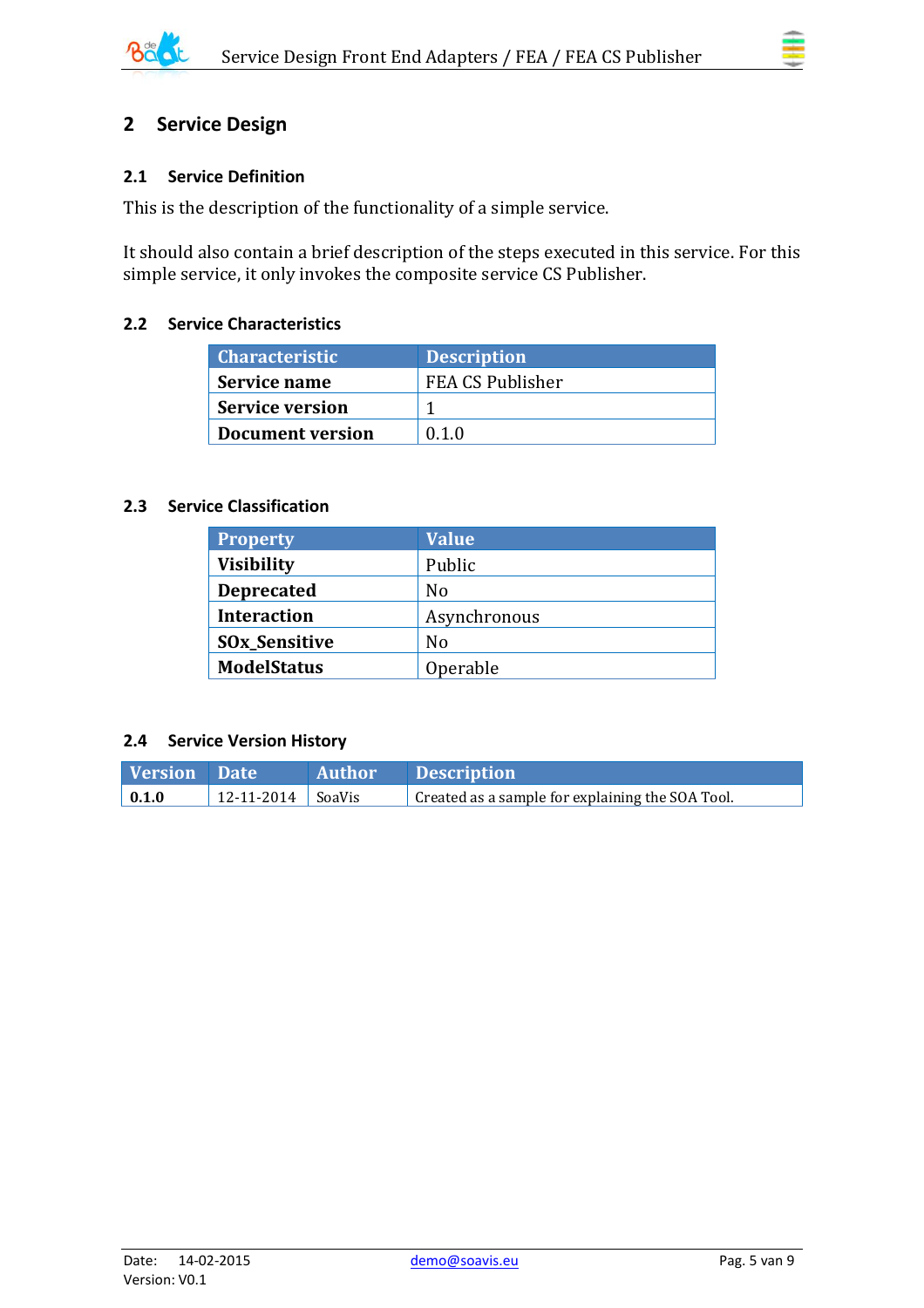

# <span id="page-5-0"></span>**3 Design Specifications**

#### <span id="page-5-1"></span>**3.1 Message Structure**

This section describes the request message used to invoke this service and the response message returned by this service.

#### <span id="page-5-2"></span>**3.1.1 Message Structure FEA CS Publisher Request**

|    | <b>Field</b>                     |               |              | Card Type                       | <b>Note</b>                                                                                                                                                                               |
|----|----------------------------------|---------------|--------------|---------------------------------|-------------------------------------------------------------------------------------------------------------------------------------------------------------------------------------------|
|    | 1 FEA CS_PublisherRequestMessage |               | 1.           |                                 |                                                                                                                                                                                           |
| 2  | <b>Header</b>                    |               | 01           |                                 |                                                                                                                                                                                           |
| 2  | Body                             |               | 1            |                                 |                                                                                                                                                                                           |
| 13 |                                  | Request       | $\mathbf{1}$ | FEA_CS_PublisherRequestTyp<br>e |                                                                                                                                                                                           |
| 14 |                                  | <b>ENTITY</b> |              | $0.1$ ENTITY                    | One or more entities may appear here. The<br>other elements which are children of the<br>BODY element are some example elements<br>to demonstrate the handling of the different<br>types. |
| 5  |                                  | DATE_ELEMENT  | 1            | <b>dateTime</b>                 | This is an element of basic type dateTime.                                                                                                                                                |

#### <span id="page-5-3"></span>**3.1.2 Message Structure FEA CS Publisher Response**

| <b>Field</b>   |                                     | Card Type        |              | <b>Note</b>                      |                                                                                                                                                                                           |
|----------------|-------------------------------------|------------------|--------------|----------------------------------|-------------------------------------------------------------------------------------------------------------------------------------------------------------------------------------------|
|                | FEA_CS_PublisherResponseMessag<br>e |                  | $\mathbf{1}$ |                                  |                                                                                                                                                                                           |
| $\overline{2}$ | Header                              |                  | 01           |                                  |                                                                                                                                                                                           |
| 2              | Body                                |                  | $\mathbf{1}$ |                                  |                                                                                                                                                                                           |
| 3              | Response                            |                  | $\mathbf{1}$ | FEA_CS_PublisherResponseTy<br>pe |                                                                                                                                                                                           |
| 4              |                                     | <b>ENTITY</b>    |              | $0.1$ ENTITY                     | One or more entities may appear here. The<br>other elements which are children of the<br>BODY element are some example elements<br>to demonstrate the handling of the different<br>types. |
| 5              |                                     | DATE_ELEMENT     | $\mathbf{1}$ | dateTime                         | This is an element of basic type dateTime.                                                                                                                                                |
| 3              |                                     | Result           | $\mathbf{1}$ | Result                           |                                                                                                                                                                                           |
| 4              |                                     | <b>ErrorCode</b> | 1            | Integer                          | The ErrorCode can be either '0' indicating<br>OK or non-'0' indicating not OK.                                                                                                            |
| 4              |                                     | ErrorDescription |              | $0.1$ String                     | The ErrorDescription contains the textual<br>description of the error situation.                                                                                                          |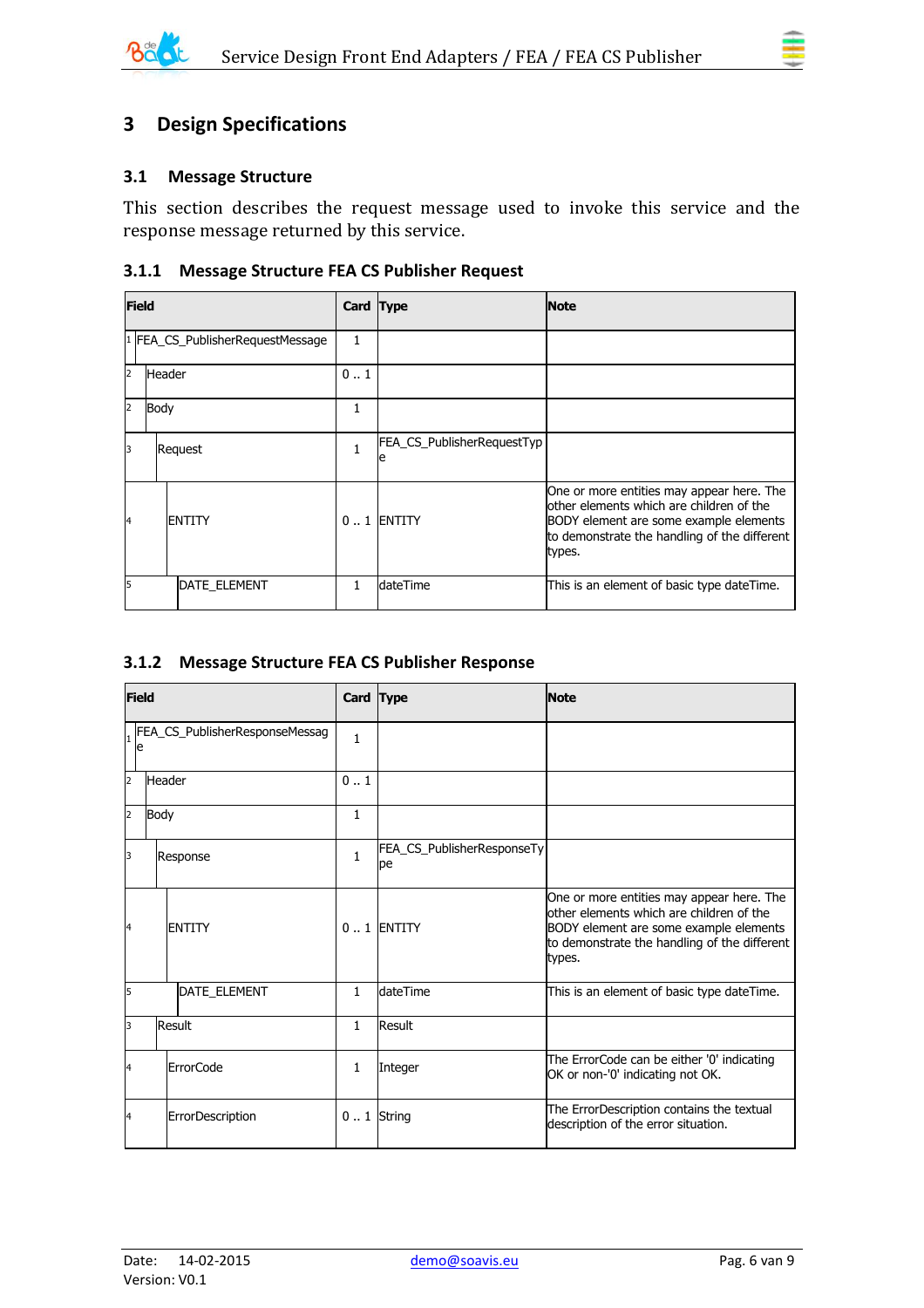

### <span id="page-6-0"></span>**3.1.3 Returned Errors**

| <b>ErrorCode</b> | <b>ErrorDescription</b> |
|------------------|-------------------------|
| 01               | Service not available   |
| 02               | Connection not found    |
| 03               | Invalid Service Request |
| 04               | Non specific error      |
| 05               | Invalid field value     |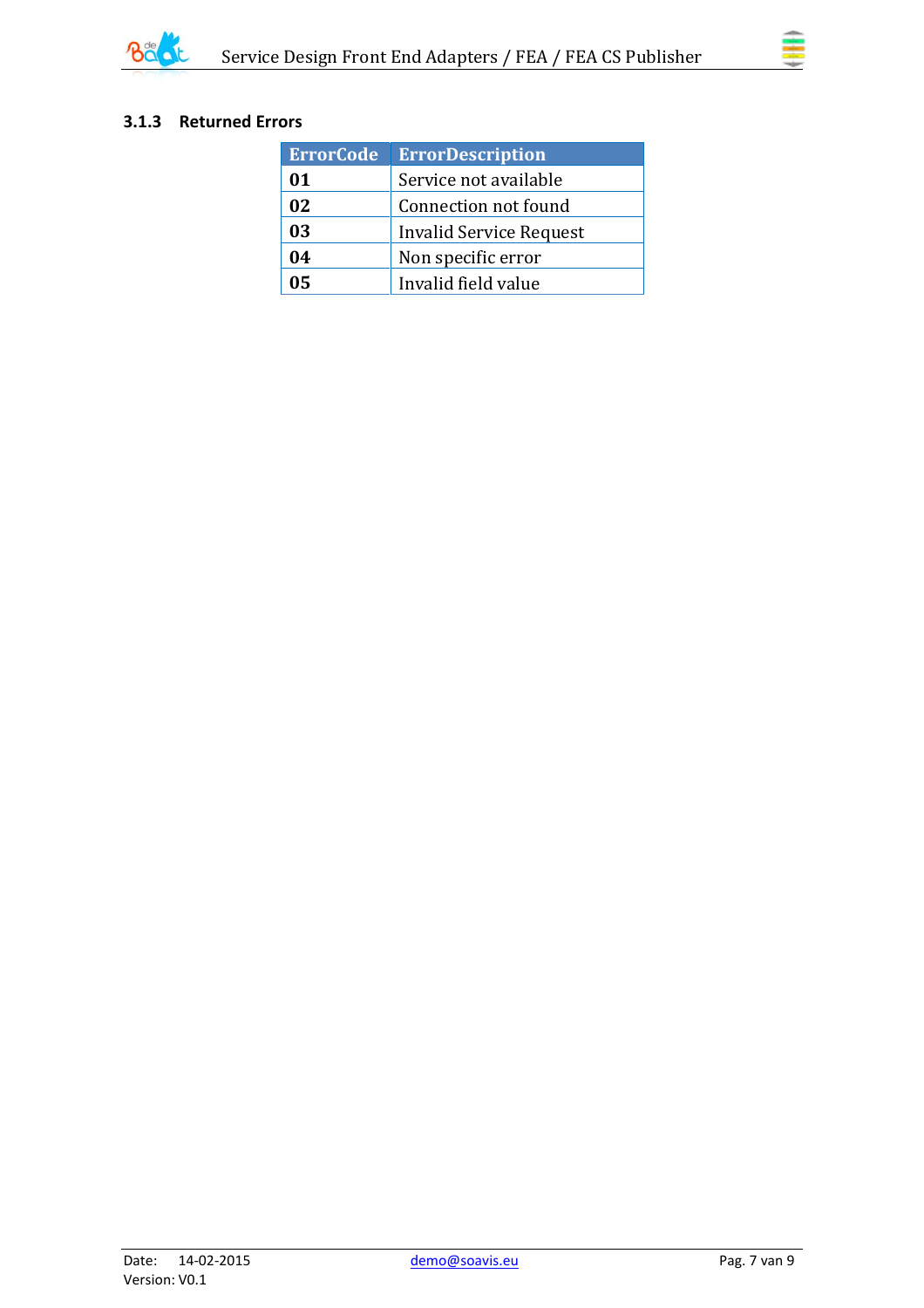

## <span id="page-7-0"></span>**4 Process Flow Specification**

#### <span id="page-7-1"></span>**4.1 Process Flow**

This text is used to explain the process flow image.



#### <span id="page-7-2"></span>**4.2 Step 1a. Generate Error for Start**

This section describes the errors that can occur after the first step, i.e. the Start node.

#### <span id="page-7-3"></span>**4.2.1 Error Mapping**

| <b>Error</b> |                                                  | <b>Error Comment</b>                                                                       |  |  |
|--------------|--------------------------------------------------|--------------------------------------------------------------------------------------------|--|--|
|              | when (Request message not valid)                 |                                                                                            |  |  |
|              | Code: 03<br>Description: Invalid Service Request | "This error indicates that the service was unable to parse the request<br>message."        |  |  |
|              | lotherwise                                       |                                                                                            |  |  |
|              | Code: 04<br>Description: Non specific error      | "An internal error occurred that is not covered by any of the specific error<br>messages." |  |  |

#### <span id="page-7-4"></span>**4.3 Step 2. Invoke CS Publisher**

Invocation of /Processes/CS Sample/CS\_Publisher.process

This section describes the invocation of the back-end adapter service to get or set the information.

#### <span id="page-7-5"></span>**4.3.1 Invocation Mapping**

| <b>Field</b>           |               | <b>Mapping from</b>                               |
|------------------------|---------------|---------------------------------------------------|
| Body<br>$\overline{2}$ |               |                                                   |
| 3                      | Request       |                                                   |
| $\overline{A}$         | <b>ENTITY</b> |                                                   |
| 5                      | DATE_ELEMENT  | / CS_PublisherRequest/ BODY/ ENTITY/ DATE_ELEMENT |